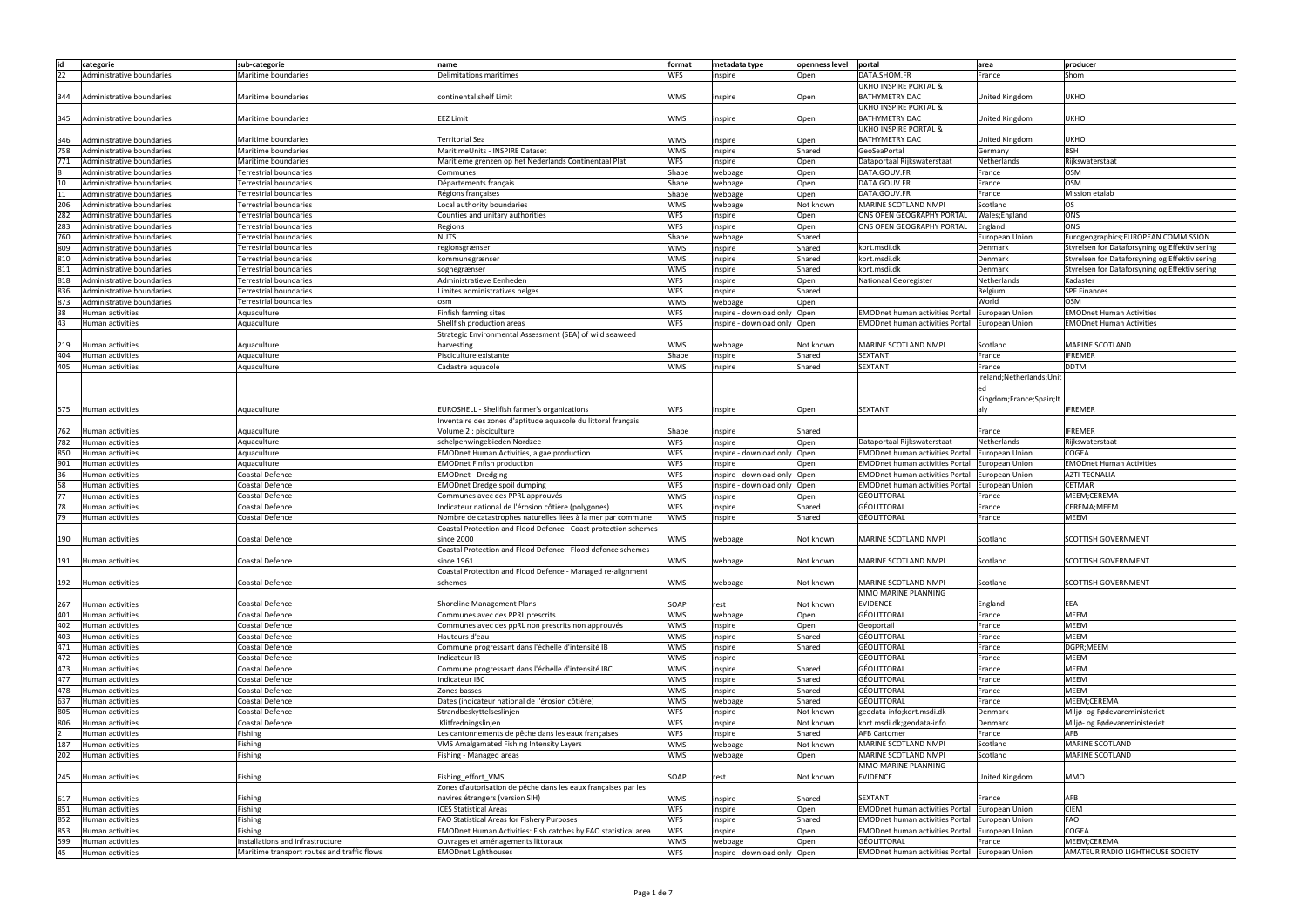| lid | categorie        | sub-categorie                                           | name                                                                 | format     | metadata type                 | openness level | portal                                 | area                  | producer                         |
|-----|------------------|---------------------------------------------------------|----------------------------------------------------------------------|------------|-------------------------------|----------------|----------------------------------------|-----------------------|----------------------------------|
|     |                  |                                                         |                                                                      |            |                               |                |                                        |                       |                                  |
| 188 | Human activities | Maritime transport routes and traffic flows             | Anchor berths and anchorage areas                                    | <b>WMS</b> | webpage                       | Not known      | MARINE SCOTLAND NMPI                   | Scotland              | <b>OCEANWISE</b>                 |
| 194 | Human activities | Maritime transport routes and traffic flows             | Navigational lights and lighthouses                                  | <b>WMS</b> | webpage                       | Not known      | MARINE SCOTLAND NMPI                   | Scotland              | <b>NORTHERN LIGHTHOUSE BOARD</b> |
| 200 | Human activities | Maritime transport routes and traffic flows             | AIS - Shipping Traffic - Average weekly density of vessel types      | <b>WMS</b> | webpage                       | Open           | MARINE SCOTLAND NMPI                   | Scotland              | <b>MARINE SCOTLAND</b>           |
| 205 | Human activities | Maritime transport routes and traffic flows             | IMO traffic routing schemes                                          | <b>WMS</b> | webpage                       | Not known      | MARINE SCOTLAND NMPI                   | Scotland              | MARINE SCOTLAND                  |
|     |                  |                                                         |                                                                      |            |                               |                |                                        |                       |                                  |
| 210 | Human activities | Maritime transport routes and traffic flows             | Navigation channels                                                  | <b>WMS</b> | webpage                       | Not known      | MARINE SCOTLAND NMPI                   | Scotland              | <b>OCEANWISE</b>                 |
| 223 | Human activities | Maritime transport routes and traffic flows             | Scottish ferry routes (indicative courses)                           | <b>WMS</b> | webpage                       | Open           | MARINE SCOTLAND NMPI                   | Scotland              | SCOTTISH GOVERNMENT              |
|     |                  |                                                         |                                                                      |            |                               |                | MMO MARINE PLANNING                    |                       |                                  |
| 246 | Human activities | Maritime transport routes and traffic flows             | National shipping density                                            | SOAP       | rest                          | Open           | <b>EVIDENCE</b>                        | United Kingdom        | <b>MMO</b>                       |
|     |                  |                                                         |                                                                      |            |                               |                | MMO MARINE PLANNING                    |                       |                                  |
|     |                  |                                                         |                                                                      |            |                               |                |                                        |                       |                                  |
| 248 | Human activities | Maritime transport routes and traffic flows             | Anchoring areas                                                      | <b>WMS</b> | rest                          | Not known      | <b>EVIDENCE</b>                        | England               |                                  |
|     |                  |                                                         |                                                                      |            |                               |                | MMO MARINE PLANNING                    |                       |                                  |
| 263 | Human activities | Maritime transport routes and traffic flows             | Navigational approaches                                              | <b>WMS</b> | rest                          | Not known      | <b>EVIDENCE</b>                        | England               |                                  |
|     |                  |                                                         |                                                                      |            |                               |                | MMO MARINE PLANNING                    |                       |                                  |
|     |                  |                                                         |                                                                      |            |                               |                |                                        |                       |                                  |
| 264 | Human activities | Maritime transport routes and traffic flows             | Traffic separation scheme zone                                       | <b>WMS</b> | rest                          | Not known      | <b>EVIDENCE</b>                        | United Kingdom        | MMO                              |
| 393 | Human activities | Maritime transport routes and traffic flows             | Nombre estimé de navires de' Class B' sur l'année 2016               | <b>WMS</b> | inspire                       | Open           | GÉOLITTORAL                            | France;Spain;Italy    | DGITM; MEEM                      |
| 394 | Human activities | Maritime transport routes and traffic flows             | Nombre estimé de navires de 'passagers' sur l'année 2016             | <b>WMS</b> | inspire                       | Open           | GÉOLITTORAL                            | France;Spain;Italy    | DGITM; MEEM                      |
| 395 |                  |                                                         |                                                                      | <b>WMS</b> |                               |                | GÉOLITTORAL                            |                       |                                  |
|     | Human activities | Maritime transport routes and traffic flows             | Nombre estimé de navires de pêche sur l'année 2016                   |            | inspire                       | Open           |                                        | France;Spain;Italy    | MEEM; DGITM                      |
| 396 | Human activities | Maritime transport routes and traffic flows             | Nombre estimé de navires toutes catégories sur l'année 2016          | <b>WMS</b> | inspire                       | Open           | GÉOLITTORAL                            | France;Spain;Italy    | MEEM; DGITM                      |
| 398 | Human activities | Maritime transport routes and traffic flows             | Nombre estimé de tankers sur l'année 2016                            | <b>WMS</b> | inspire                       | Open           | GÉOLITTORAL                            | France                | DGITM;MEEM                       |
| 399 | Human activities | Maritime transport routes and traffic flows             | Nombre estimé de yachts sur l'année 2016                             | <b>WMS</b> | inspire                       | Open           | GÉOLITTORAL                            | France;Spain;Italy    | MEEM; DGITM                      |
|     |                  |                                                         | Chenaux d'accès aux ports                                            | <b>WMS</b> |                               | Shared         | <b>SEXTANT</b>                         |                       | <b>CEREMA</b>                    |
| 501 | Human activities | Maritime transport routes and traffic flows             |                                                                      |            | inspire                       |                |                                        | France                |                                  |
| 689 | Human activities | Maritime transport routes and traffic flows             | Motorways of the seas                                                | <b>WFS</b> | inspire                       | Open           |                                        | European Union        | <b>EUROPEAN COMMISSION</b>       |
|     |                  |                                                         |                                                                      |            |                               |                | Dataportaal                            |                       |                                  |
|     |                  |                                                         |                                                                      |            |                               |                | Rijkswaterstaat;Nationaal              |                       |                                  |
|     |                  |                                                         |                                                                      |            |                               |                |                                        |                       |                                  |
| 775 | Human activities | Maritime transport routes and traffic flows             | Ankergebieden Noordzee                                               | <b>WFS</b> | inspire                       | Open           | Georegister                            | Netherlands           | Rijkswaterstaat                  |
|     |                  |                                                         |                                                                      |            |                               |                | Dataportaal                            |                       |                                  |
|     |                  |                                                         | Verkeersscheidingsstelsel (VSS) Noordzee - begrenzing (Nederlands    |            |                               |                | Rijkswaterstaat; Nationaal             |                       |                                  |
| 776 | Human activities | Maritime transport routes and traffic flows             | Continentaal Plat)                                                   | <b>WFS</b> | inspire                       | Open           | Georegister                            | Netherlands           | Rijkswaterstaat                  |
|     |                  |                                                         |                                                                      |            |                               |                |                                        |                       |                                  |
| 780 | Human activities | Maritime transport routes and traffic flows             | Mijnbouwregeling bijlage 4, scheepvaart                              | <b>WFS</b> | inspire                       | Open           | Dataportaal Rijkswaterstaat            | Netherlands           | Rijkswaterstaat                  |
|     |                  |                                                         |                                                                      |            |                               |                | Dataportaal                            |                       |                                  |
|     |                  |                                                         |                                                                      |            |                               |                | Rijkswaterstaat; Nationaal             |                       |                                  |
| 783 |                  | Maritime transport routes and traffic flows             | Verkeersscheidingsstelsel (VSS) Noordzee - separatiezones            | <b>WFS</b> |                               |                | Georegister                            | Netherlands           | Rijkswaterstaat                  |
|     | Human activities |                                                         |                                                                      |            | inspire                       | Open           |                                        |                       |                                  |
|     |                  |                                                         |                                                                      |            |                               |                | Dataportaal                            |                       |                                  |
|     |                  |                                                         |                                                                      |            |                               |                | Rijkswaterstaat; Nationaal             |                       |                                  |
| 785 | Human activities | Maritime transport routes and traffic flows             | Vaargeulen Noordzee kilometrering (Nederlands Continentaal Plat) WFS |            | inspire                       | Open           | Georegister                            | Netherlands           | Rijkswaterstaat                  |
|     |                  |                                                         | AIS Statistik der Schiffsverkehrsdichte im Bereich der Nord- und     |            |                               |                |                                        |                       |                                  |
|     |                  |                                                         |                                                                      |            |                               |                |                                        |                       |                                  |
| 789 | Human activities | Maritime transport routes and traffic flows             | Ostsee WMS 2017                                                      | <b>WMS</b> | inspire                       | Shared         | GeoSeaPortal                           | Germany               | BSH                              |
|     |                  |                                                         | AIS Statistik der Schiffsverkehrsdichte im Bereich der Nord- und     |            |                               |                |                                        |                       |                                  |
| 790 | Human activities | Maritime transport routes and traffic flows             | Ostsee WMS 2016                                                      | <b>WMS</b> | inspire                       | Shared         | GeoSeaPortal                           | Germany               | <b>BSH</b>                       |
|     |                  |                                                         | AIS Statistik der Schiffsverkehrsdichte im Bereich der Nord- und     |            |                               |                |                                        |                       |                                  |
|     |                  |                                                         |                                                                      |            |                               |                |                                        |                       |                                  |
| 791 | Human activities | Maritime transport routes and traffic flows             | Ostsee WMS 2015                                                      | <b>WMS</b> | inspire                       | Shared         | GeoSeaPortal                           | Germany               | <b>BSH</b>                       |
|     |                  |                                                         | AIS Statistik der Schiffsverkehrsdichte im Bereich der Nord- und     |            |                               |                |                                        |                       |                                  |
| 792 | Human activities | Maritime transport routes and traffic flows             | Ostsee WMS 2014                                                      | <b>WMS</b> | inspire                       | Shared         | GeoSeaPorta                            | Germany               | <b>BSH</b>                       |
|     |                  |                                                         | AIS Statistik der Schiffsverkehrsdichte im Bereich der Nord- und     |            |                               |                |                                        |                       |                                  |
|     |                  |                                                         |                                                                      |            |                               |                |                                        |                       |                                  |
| 793 | Human activities | Maritime transport routes and traffic flows             | Ostsee WMS 2013                                                      | <b>WMS</b> | inspire                       | Shared         | GeoSeaPortal                           | Germany               | BSH                              |
|     |                  |                                                         | AIS Statistik der Schiffsverkehrsdichte im Bereich der Nord- und     |            |                               |                |                                        |                       |                                  |
| 794 | Human activities | Maritime transport routes and traffic flows             | Ostsee WMS 2012                                                      | <b>WMS</b> | inspire                       | Shared         | GeoSeaPortal                           | Germany               | <b>BSH</b>                       |
|     |                  |                                                         | Navigational aids of the Nautical Hydrographic Informationsystem     |            |                               |                |                                        |                       |                                  |
|     |                  |                                                         |                                                                      |            |                               |                |                                        |                       |                                  |
| 799 | Human activities | Maritime transport routes and traffic flows             | (NAUTHIS) - WMS                                                      | <b>WMS</b> | inspire                       | Shared         | GeoSeaPortal                           | Germany               | <b>BSH</b>                       |
|     |                  |                                                         | Obstructions of the Nautical Hydrographic Informationsystem          |            |                               |                |                                        |                       |                                  |
| 800 | Human activities | Maritime transport routes and traffic flows             | (NAUTHIS) - WMS                                                      | <b>WMS</b> | inspire                       | Shared         | GeoSeaPortal                           | Germany               | <b>BSH</b>                       |
| 830 | Human activities | Maritime transport routes and traffic flows             | <b>CONTIS Shipping Routes</b>                                        | <b>WMS</b> | inspire                       | Shared         | GeoSeaPortal                           | Germany               | <b>BSH</b>                       |
| 831 |                  | Maritime transport routes and traffic flows             |                                                                      | <b>WMS</b> |                               | Shared         | GeoSeaPortal                           | Germany               | <b>BSH</b>                       |
|     | Human activities |                                                         | <b>CONTIS Shipping Areas</b>                                         |            | inspire                       |                |                                        |                       |                                  |
| 37  | Human activities | Military                                                | Dumped munitions - point                                             | <b>WFS</b> | inspire - download only Open  |                | <b>EMODnet human activities Portal</b> | <b>European Union</b> | <b>CETMAR</b>                    |
| 46  | Human activities | Military                                                | Dumped munitions - polygon                                           | <b>WFS</b> | inspire - download only  Open |                | <b>EMODnet human activities Portal</b> | European Union        | <b>CETMAR</b>                    |
| 209 | Human activities | Military                                                | MOD establishments                                                   | <b>WMS</b> | webpage                       | Not known      | MARINE SCOTLAND NMPI                   | Scotland              | MINISTRY OF DEFENCE              |
|     |                  |                                                         |                                                                      |            |                               |                | MMO MARINE PLANNING                    |                       |                                  |
|     |                  |                                                         |                                                                      |            |                               |                |                                        |                       |                                  |
| 251 | Human activities | Military                                                | historical munition disposal sites                                   | SOAP       | rest                          | Not known      | <b>EVIDENCE</b>                        | United Kingdom        |                                  |
|     |                  |                                                         |                                                                      |            |                               |                | MMO MARINE PLANNING                    |                       |                                  |
| 253 | Human activities | Military                                                | Munition dumping ground                                              | <b>WMS</b> | rest                          | Not known      | <b>EVIDENCE</b>                        | United Kingdom        |                                  |
|     |                  |                                                         |                                                                      |            |                               |                | MMO MARINE PLANNING                    |                       |                                  |
| 261 |                  | Military                                                |                                                                      | <b>WMS</b> | rest                          | Not known      | <b>EVIDENCE</b>                        | United Kingdom        |                                  |
|     | Human activities |                                                         | Military practice areas                                              |            |                               |                |                                        |                       |                                  |
|     |                  |                                                         |                                                                      |            |                               |                |                                        | Spain;France;United   |                                  |
|     |                  |                                                         |                                                                      |            |                               |                |                                        | Kingdom;Other;Sweden; |                                  |
|     |                  |                                                         | OSPAR Encounters with Dumped Chemical and Conventional               |            |                               |                |                                        | Denmark;Germany;Belgi |                                  |
|     |                  |                                                         |                                                                      |            |                               |                |                                        |                       |                                  |
| 280 | Human activities | Military                                                | <b>Munitions</b>                                                     | <b>WFS</b> | inspire                       | Shared         | <b>ODIMS (OSPAR DATA PORTAL)</b>       | um;Ireland            | <b>OSPAR COMMISSION</b>          |
| 505 | Human activities | Military                                                | Localisation des sémaphores                                          | <b>WMS</b> | inspire                       | Shared         | <b>SEXTANT</b>                         | France                | CEREMA; Préfectures maritimes    |
| 627 | Human activities | Military                                                | Zone de tirs d'essais                                                | <b>WMS</b> | inspire                       | Shared         | <b>SEXTANT</b>                         | France                | <b>CEREMA</b>                    |
| 628 | Human activities | Military                                                | Zone de tir                                                          | <b>WMS</b> | inspire                       | Shared         | <b>SEXTANT</b>                         | France                | <b>CEREMA</b>                    |
| 779 |                  |                                                         |                                                                      |            |                               |                |                                        |                       |                                  |
|     | Human activities | Military                                                | Mijnbouwregeling bijlage 5, militaire gebieden                       | <b>WFS</b> | inspire                       | Open           | Dataportaal Rijkswaterstaat            | Netherlands           | Rijkswaterstaat                  |
| 834 | Human activities | Military                                                | <b>CONTIS Military Practice Areas</b>                                | <b>WMS</b> | inspire                       | Shared         | GeoSeaPortal                           | Germany               | <b>BSH</b>                       |
| 905 | Human activities | Military                                                | <b>EMODnet Dredge dumping munition sites</b>                         | <b>WFS</b> |                               | Not known      |                                        |                       | <b>EMODnet Human Activities</b>  |
|     | Human activities | Nature and species conservation sites & protected areas | Aire de protection du biotope                                        | <b>WMS</b> | inspire                       | Open           | <b>AFB Cartomer</b>                    | France                | <b>AFB</b>                       |
|     |                  |                                                         |                                                                      |            |                               |                |                                        |                       |                                  |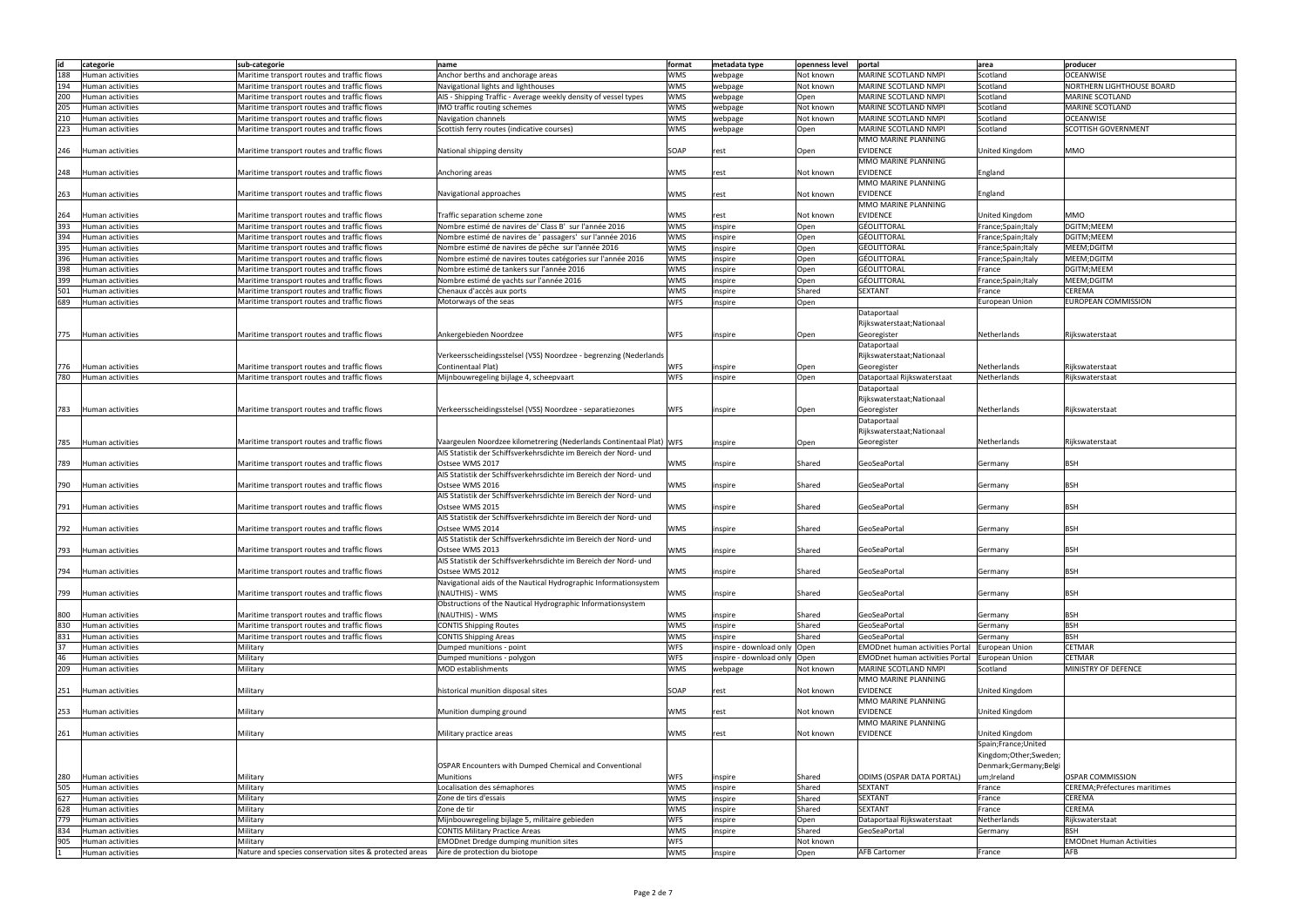| lid |                  |                                                                                                             |                                                               |               |                                | openness level   portal |                                          | area           | producer                                    |
|-----|------------------|-------------------------------------------------------------------------------------------------------------|---------------------------------------------------------------|---------------|--------------------------------|-------------------------|------------------------------------------|----------------|---------------------------------------------|
|     | categorie        | sub-categorie                                                                                               | name                                                          | <b>format</b> | metadata type                  |                         |                                          |                |                                             |
|     | Human activities | Nature and species conservation sites & protected areas                                                     | Réserve naturelle                                             | <b>WMS</b>    | inspire                        | Open                    | <b>AFB Cartomer</b>                      | France         | AFB                                         |
|     | Human activities | Nature and species conservation sites & protected areas                                                     | Site d'importance communautaire                               | <b>WMS</b>    | inspire                        | Open                    | <b>AFB Cartomer</b>                      | France         | AFB                                         |
|     | Human activities | Nature and species conservation sites & protected areas                                                     | Zone de protection spéciale                                   | <b>WMS</b>    | inspire                        | Open                    | <b>AFB Cartomer</b>                      | France         | AFB                                         |
|     | Human activities | Nature and species conservation sites & protected areas                                                     | Zone spéciale de conservation                                 | <b>WMS</b>    | inspire                        | Open                    | <b>AFB Cartomer</b>                      | France         | AFB                                         |
|     |                  |                                                                                                             |                                                               |               |                                |                         | <b>EMODnet human activities</b>          |                |                                             |
|     |                  |                                                                                                             |                                                               |               |                                |                         |                                          |                |                                             |
|     |                  |                                                                                                             |                                                               |               |                                |                         | Portal; SISTEMA NACIONAL                 |                |                                             |
| 49  | Human activities | Nature and species conservation sites & protected areas                                                     | <b>EMODnet Natura 2000 sites</b>                              | <b>WFS</b>    | inspire                        | Open                    | <b>INFORMACAO DE AMBIANTE</b>            | European Union | <b>COGEA</b>                                |
|     |                  |                                                                                                             |                                                               |               |                                |                         | <b>EMODnet human activities</b>          |                |                                             |
|     |                  |                                                                                                             |                                                               |               |                                |                         | Portal; SISTEMA NACIONAL                 |                |                                             |
| 50  | Human activities | Nature and species conservation sites & protected areas EMODnet Nationally Designated Areas                 |                                                               | <b>WFS</b>    | inspire                        | Open                    | <b>INFORMACAO DE AMBIANTE</b>            | European Union | COGEA                                       |
|     |                  |                                                                                                             |                                                               |               |                                |                         |                                          |                |                                             |
|     |                  |                                                                                                             |                                                               |               |                                |                         | Inventaire National du Patrimoine        |                |                                             |
| 276 | Human activities | Nature and species conservation sites & protected areas                                                     | Sites Ramsar - métropole                                      | <b>WFS</b>    | inspire                        | Open                    | Naturel                                  | France         | <b>MNHN</b>                                 |
|     |                  |                                                                                                             |                                                               |               |                                |                         | Inventaire National du Patrimoine        |                |                                             |
| 277 | Human activities | Nature and species conservation sites & protected areas   Terrains du conservatoire du littoral - métropole |                                                               | <b>WFS</b>    | inspire                        | Open                    | Naturel                                  | France         | <b>MNHN</b>                                 |
|     |                  |                                                                                                             |                                                               |               |                                |                         |                                          |                |                                             |
|     |                  |                                                                                                             |                                                               |               |                                |                         |                                          |                |                                             |
|     |                  |                                                                                                             |                                                               |               |                                |                         | Inventaire National du Patrimoine        |                |                                             |
|     |                  |                                                                                                             |                                                               |               |                                |                         | Naturel; SISTEMA NACIONAL                |                |                                             |
| 279 | Human activities | Nature and species conservation sites & protected areas                                                     | ZNIEFF 2 mer                                                  | <b>WFS</b>    | inspire                        | Open                    | <b>INFORMACAO DE AMBIANTE</b>            | France         | <b>MNHN</b>                                 |
| 377 | Human activities | Nature and species conservation sites & protected areas                                                     | Zones humides d'importance majeure                            | <b>WMS</b>    | inspire                        | Open                    | <b>RPDZH</b>                             | France         | ONZH                                        |
| 772 | Human activities | Nature and species conservation sites & protected areas                                                     | Natura 2000-gebieden                                          | <b>WFS</b>    | inspire                        | Open                    | Nationaal Georegister                    | Netherlands    | Ministerie van Economische Zaken en Klimaat |
|     |                  |                                                                                                             |                                                               |               |                                |                         | Danmarks Miljøportal; geodata-           |                |                                             |
|     |                  |                                                                                                             |                                                               |               |                                |                         |                                          |                |                                             |
| 801 | Human activities | Nature and species conservation sites & protected areas                                                     | Natura 2000 Habitatområder                                    | <b>WFS</b>    | inspire                        | Not known               | info;kort.msdi.dk                        | Denmark        | Miljøstyrelsen                              |
|     |                  |                                                                                                             |                                                               |               |                                |                         | Danmarks                                 |                |                                             |
|     |                  |                                                                                                             |                                                               |               |                                |                         | Miljøportal;kort.msdi.dk;geodata-        |                |                                             |
| 802 | Human activities | Nature and species conservation sites & protected areas   Natura 2000 Fuglebeskyttelse                      |                                                               | <b>WFS</b>    | inspire                        | Not known               | info                                     | Denmark        | Miljøstyrelsen                              |
|     |                  |                                                                                                             |                                                               |               |                                |                         | Danmarks Miljøportal; geodata-           |                |                                             |
|     |                  |                                                                                                             |                                                               |               |                                |                         |                                          |                |                                             |
| 803 | Human activities | Nature and species conservation sites & protected areas                                                     | Ramsarområder                                                 | <b>WFS</b>    | inspire                        | Not known               | info;kort.msdi.dk                        | Denmark        | Miljøstyrelsen                              |
|     |                  |                                                                                                             |                                                               |               |                                |                         | Danmarks Miljøportal; geodata-           |                |                                             |
| 804 | Human activities | Nature and species conservation sites & protected areas                                                     | Natur- og vildtreservater                                     | <b>WFS</b>    | inspire                        | Not known               | info;kort.msdi.dk                        | Denmark        | Miljøstyrelsen                              |
| 857 | Human activities | Nature and species conservation sites & protected areas                                                     | FFH-Gebiete Deutschland                                       | <b>WMS</b>    | inspire                        | Not known               | geodienste.bfn                           | Germany        | <b>BFN</b>                                  |
| 858 | Human activities | Nature and species conservation sites & protected areas                                                     | Vogelschutzgebiete Deutschland                                | <b>WMS</b>    |                                | Shared                  | geodienste.bfn                           | Germany        | <b>BFN</b>                                  |
|     |                  |                                                                                                             |                                                               |               | inspire                        |                         |                                          |                |                                             |
| 859 | Human activities | Nature and species conservation sites & protected areas                                                     | Naturschutzgebiete Deutschland                                | Shape         | inspire                        | Shared                  | geodienste.bfn                           | Germany        | <b>BFN</b>                                  |
| 860 | Human activities | Nature and species conservation sites & protected areas                                                     | Nationalparke Deutschlands                                    | Shape         | inspire                        | Shared                  | geodienste.bfn                           | Germany        | <b>BFN</b>                                  |
| 861 | Human activities | Nature and species conservation sites & protected areas                                                     | Biosphärenreservate Deutschland                               | Shape         | inspire                        | Shared                  | geodienste.bfn                           | Germany        | <b>BFN</b>                                  |
| 862 | Human activities | Nature and species conservation sites & protected areas                                                     | Landschaftsschutzgebiete Deutschland                          | Shape         | inspire                        | Shared                  | geodienste.bfn                           | Germany        | <b>BFN</b>                                  |
| 903 | Human activities | Nature and species conservation sites & protected areas                                                     | Les Aires Marines Protégées françaises                        | Shape         |                                | Not known               |                                          | France         | AFB                                         |
|     |                  |                                                                                                             |                                                               |               |                                |                         |                                          |                |                                             |
| 41  | Human activities | Ports                                                                                                       | <b>EMODnet Main Ports</b>                                     | <b>WFS</b>    | inspire - download only Open   |                         | <b>EMODnet human activities Portal</b>   | European Union | EUROFISH;COGEA                              |
| 195 | Human activities | Ports                                                                                                       | Ports, harbours, marinas, and slipways                        | <b>WMS</b>    | webpage                        | Not known               | MARINE SCOTLAND NMPI                     | Scotland       | MARINE SCOTLAND                             |
|     |                  |                                                                                                             |                                                               |               |                                |                         | MMO MARINE PLANNING                      |                |                                             |
| 254 | Human activities | Ports                                                                                                       | Ports                                                         | SOAP          | rest                           | Not known               | <b>EVIDENCE</b>                          | United Kingdom |                                             |
| 498 | Human activities | Ports                                                                                                       | Ports (version SIH)                                           | <b>WMS</b>    | inspire                        | Open                    | <b>SEXTANT</b>                           | World          | <b>IFREMER</b>                              |
| 35  | Human activities | Raw material extraction                                                                                     | <b>EMODnet Aggregate Extraction Locations</b>                 | <b>WFS</b>    | inspire - download only   Open |                         | <b>EMODnet human activities Portal</b>   | European Union | AZTI-TECNALIA                               |
|     |                  |                                                                                                             |                                                               |               |                                |                         |                                          |                |                                             |
| 52  | Human activities |                                                                                                             |                                                               | <b>WFS</b>    | inspire                        |                         | <b>EMODnet human activities Portal</b>   | European Union | COGEA;EMODnet Human Activities              |
|     |                  | Raw material extraction                                                                                     | <b>EMODnet Hydrocarbon Extraction Offshore Installations</b>  |               |                                | Open                    |                                          |                |                                             |
| 201 | Human activities | Raw material extraction                                                                                     | Evaporite resources                                           | <b>WMS</b>    | webpage                        | Not known               | MARINE SCOTLAND NMPI                     | Scotland       | THE CROWN ESTATE                            |
| 208 | Human activities | Raw material extraction                                                                                     | Metallic mineral resources                                    | <b>WMS</b>    | webpage                        | Not known               | MARINE SCOTLAND NMPI                     | Scotland       | THE CROWN ESTATE                            |
|     | Human activities | Raw material extraction                                                                                     |                                                               | <b>WMS</b>    |                                | Not known               | MARINE SCOTLAND NMPI                     | Scotland       | THE CROWN ESTATE                            |
| 213 |                  |                                                                                                             | Prospective areas for sand and gravel resources               |               | webpage                        |                         |                                          |                |                                             |
| 216 | Human activities | Raw material extraction                                                                                     | Sand gravel resources                                         | <b>WMS</b>    | webpage                        | Not known               | MARINE SCOTLAND NMPI                     | Scotland       | THE CROWN ESTATE                            |
|     |                  |                                                                                                             |                                                               |               |                                |                         | MMO MARINE PLANNING                      |                |                                             |
| 256 | Human activities | Raw material extraction                                                                                     | Aggregate exploration and option areas                        | SOAP          | rest                           | Not known               | <b>EVIDENCE</b>                          | England        | THE CROWN ESTATE                            |
|     |                  |                                                                                                             |                                                               |               |                                |                         | MMO MARINE PLANNING                      |                |                                             |
| 257 | Human activities | Raw material extraction                                                                                     | Aquifers                                                      | <b>WMS</b>    | rest                           | Not known               | <b>EVIDENCE</b>                          | United Kingdom |                                             |
|     |                  |                                                                                                             |                                                               |               |                                |                         | MMO MARINE PLANNING                      |                |                                             |
|     |                  |                                                                                                             |                                                               |               |                                |                         |                                          |                |                                             |
| 259 | Human activities | Raw material extraction                                                                                     | Marine aggregate application areas                            | SOAP          | rest                           | Not known               | <b>EVIDENCE</b>                          | England        | THE CROWN ESTATE                            |
|     |                  |                                                                                                             |                                                               |               |                                |                         | MMO MARINE PLANNING                      |                |                                             |
| 260 | Human activities | Raw material extraction                                                                                     | Marine aggregate license areas                                | SOAP          | rest                           | Not known               | <b>EVIDENCE</b>                          | England        | THE CROWN ESTATE                            |
|     |                  |                                                                                                             |                                                               |               |                                |                         | MMO MARINE PLANNING                      |                |                                             |
| 262 | Human activities | Raw material extraction                                                                                     | MMO legacy aggregate licence areas                            | SOAP          | rest                           | Not known               | <b>EVIDENCE</b>                          | England        | THE CROWN ESTATE                            |
|     |                  |                                                                                                             |                                                               |               |                                |                         | MMO MARINE PLANNING                      |                |                                             |
|     |                  |                                                                                                             |                                                               |               |                                |                         |                                          |                |                                             |
| 265 | Human activities | Raw material extraction                                                                                     | Underground coal gasification                                 | <b>WMS</b>    | rest                           | Not known               | <b>EVIDENCE</b>                          | United Kingdom |                                             |
| 695 | Human activities | Raw material extraction                                                                                     | Localisation des forages exploratoires d'hydrocarbures en mer | <b>WMS</b>    | inspire                        | Shared                  | <b>SEXTANT</b>                           | France         | Ministère de l'Industrie                    |
| 781 | Human activities | Raw material extraction                                                                                     | zandwingebieden noordzee                                      | <b>WFS</b>    | inspire                        | Open                    | Dataportaal Rijkswaterstaat              | Netherlands    | Rijkswaterstaat                             |
|     |                  |                                                                                                             |                                                               |               |                                |                         |                                          |                |                                             |
| 807 | Human activities | Raw material extraction                                                                                     | Boringer                                                      | <b>WFS</b>    | webpage                        | Shared                  | GEUS Well Database; kort.msdi.dk Denmark |                | <b>GEUS</b>                                 |
|     |                  |                                                                                                             |                                                               |               |                                |                         |                                          |                |                                             |
| 833 | Human activities | Raw material extraction                                                                                     | <b>CONTIS Sediment Extraction Areas</b>                       | <b>WMS</b>    | inspire                        | Shared                  | GeoSeaPortal                             | Germany        | <b>BSH</b>                                  |
| 906 | Human activities | Raw material extraction                                                                                     | <b>EMODnet Hydrocarbon Extraction Active Licences</b>         | <b>WFS</b>    | inspire                        | Open                    | <b>EMODnet human activities Portal</b>   | European Union | <b>EMODnet Human Activities</b>             |
| 907 | Human activities | Raw material extraction                                                                                     | <b>Emodnet Hydrocarbon Extraction Boreholes</b>               | <b>WFS</b>    | inspire                        | Open                    | <b>EMODnet human activities Portal</b>   | European Union | <b>EMODnet Human Activities</b>             |
| 42  | Human activities | Renewable energies infrastructures                                                                          | Ocean energy facilities                                       | <b>WFS</b>    | inspire - download only Open   |                         | <b>EMODnet human activities Portal</b>   | European Union | AZTI-TECNALIA                               |
|     | Human activities | Renewable energies infrastructures                                                                          | <b>EMODnet Wind Farms</b>                                     | <b>WFS</b>    | inspire - download only  Open  |                         | <b>EMODnet human activities Portal</b>   | European Union | <b>CETMAR</b>                               |
| 44  |                  |                                                                                                             |                                                               |               |                                |                         |                                          |                |                                             |
| 57  | Human activities | Renewable energies infrastructures                                                                          | Ocean energy facilities : Project location                    | <b>WFS</b>    | inspire - download only Open   |                         | <b>EMODnet human activities Portal</b>   | European Union | AZTI-TECNALIA                               |
| 225 | Human activities | Renewable energies infrastructures                                                                          | Tidal Lease sites                                             | <b>WMS</b>    | webpage                        | Not known               | MARINE SCOTLAND NMPI                     | Scotland       | THE CROWN ESTATE                            |
| 226 | Human activities | Renewable energies infrastructures                                                                          | Wave lease sites                                              | <b>WMS</b>    | webpage                        | Not known               | MARINE SCOTLAND NMPI                     | Scotland       | THE CROWN ESTATE                            |
| 227 | Human activities | Renewable energies infrastructures                                                                          | wind lease sites                                              | <b>WMS</b>    | webpage                        | Not known               | MARINE SCOTLAND NMPI                     | Scotland       | THE CROWN ESTATE                            |
| 281 | Human activities | Renewable energies infrastructures                                                                          | OSPAR Offshore Renewable Energy developments                  | <b>WFS</b>    | inspire                        | Shared                  | ODIMS (OSPAR DATA PORTAL)                | European Union | <b>OSPAR COMMISSION</b>                     |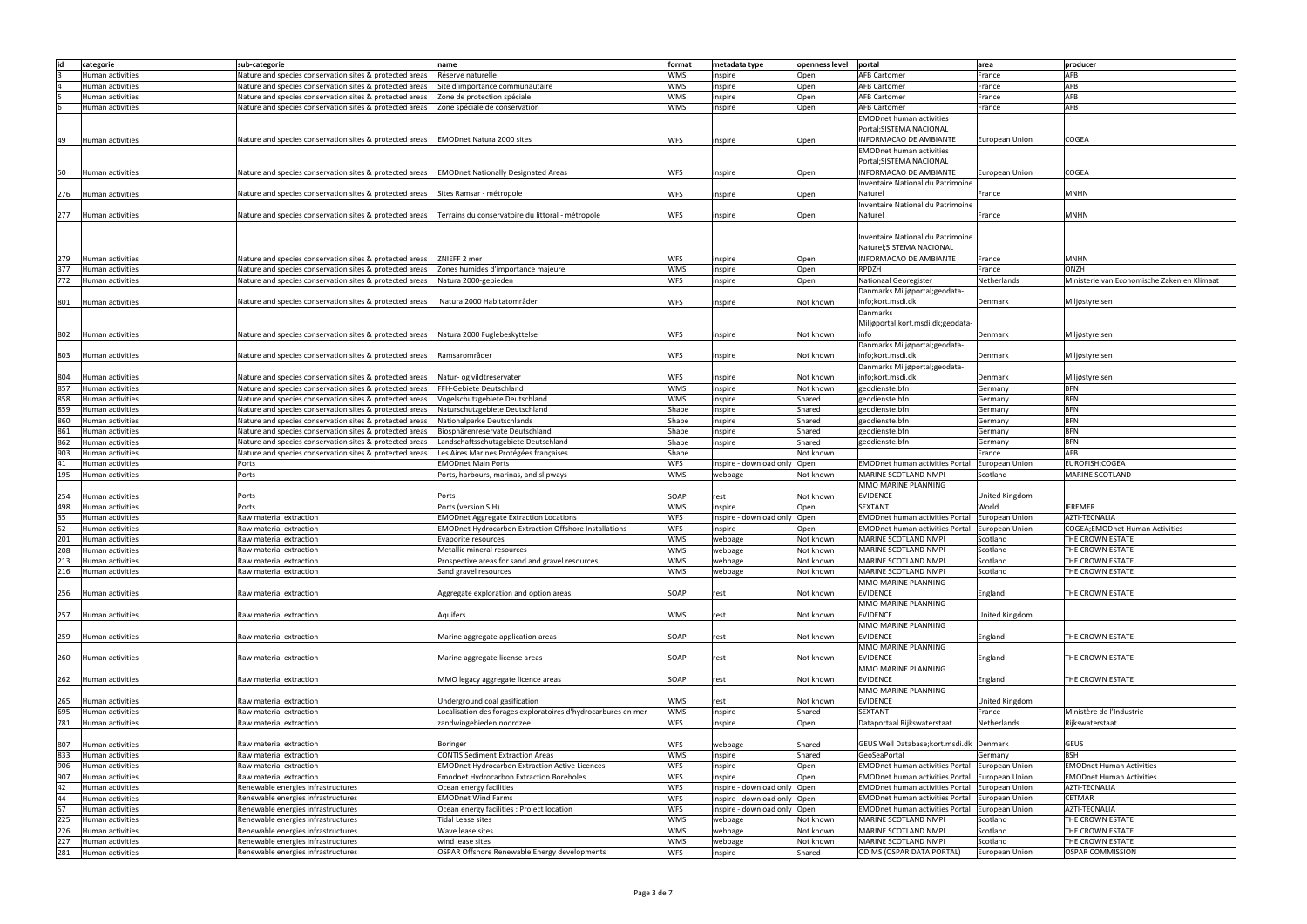| lid | categorie                                   | sub-categorie                      | name                                                                     | format     | metadata type | openness level | portal                                 | area                                                           | producer                       |
|-----|---------------------------------------------|------------------------------------|--------------------------------------------------------------------------|------------|---------------|----------------|----------------------------------------|----------------------------------------------------------------|--------------------------------|
|     |                                             |                                    |                                                                          |            |               |                |                                        |                                                                |                                |
| 369 | Human activities                            | Renewable energies infrastructures | Eolien flottant : appel à projet 2015 (point)                            | <b>WMS</b> | inspire       | Shared         | <b>GÉOLITTORAL</b>                     | France                                                         | <b>MEEM</b>                    |
| 370 | <b>Human activities</b>                     | Renewable energies infrastructures | Eolien flottant : appel à projet 2015 (polygones)                        | <b>WMS</b> | inspire       | Shared         | <b>GÉOLITTORAL</b>                     | France                                                         | <b>MEEM</b>                    |
| 371 | Human activities                            | Renewable energies infrastructures | Eolien flottant : Gisement technique                                     | <b>WMS</b> |               |                | <b>GÉOLITTORAL</b>                     | France                                                         | DGES;MEEM                      |
|     |                                             |                                    |                                                                          |            | webpage       | Shared         |                                        |                                                                |                                |
| 373 | Human activities                            | Renewable energies infrastructures | Eolien posé : Gisement technique                                         | <b>WMS</b> | webpage       | Shared         | <b>GÉOLITTORAL</b>                     | France                                                         | MEEM;DGES                      |
|     |                                             |                                    | Gisement technique pour le développement de l'énergie                    |            |               |                |                                        |                                                                |                                |
|     |                                             |                                    | houlomotrice                                                             | <b>WMS</b> |               |                | <b>GÉOLITTORAL</b>                     |                                                                | <b>MEEM</b>                    |
| 625 | Human activities                            | Renewable energies infrastructures |                                                                          |            | webpage       | Open           |                                        | France                                                         |                                |
| 773 | Human activities                            | Renewable energies infrastructures | Aangewezen windgebieden NWP                                              | <b>WFS</b> | inspire       | Open           | Dataportaal Rijkswaterstaat            | Netherlands                                                    | Rijkswaterstaat                |
|     |                                             |                                    |                                                                          |            |               |                |                                        |                                                                |                                |
|     |                                             |                                    |                                                                          |            |               |                |                                        |                                                                |                                |
| 784 | Human activities                            | Renewable energies infrastructures | Posities van turbines zoals deze zijn vastgelegd in de vergunningen WFS  |            | inspire       | Open           | Dataportaal Rijkswaterstaat            | Netherlands                                                    | Rijkswaterstaat                |
| 786 | Human activities                            | Renewable energies infrastructures | Windparken op het Nederlands Continentaal Plat                           | <b>WFS</b> | inspire       | Open           | Dataportaal Rijkswaterstaat            | Netherlands                                                    | Rijkswaterstaat                |
| 832 | Human activities                            | Renewable energies infrastructures | CONTIS Windfarms preferred areas                                         | <b>WMS</b> | inspire       | Shared         | GeoSeaPortal                           | Germany                                                        | <b>BSH</b>                     |
|     |                                             |                                    |                                                                          |            |               |                |                                        |                                                                |                                |
| 854 | <b>Human activities</b>                     | Renewable energies infrastructures | aangewezen_windgebied_nwp                                                | Shape      |               | Shared         |                                        | Netherlands                                                    | Rijkswaterstaat                |
|     |                                             |                                    |                                                                          |            |               |                |                                        | United                                                         |                                |
|     |                                             |                                    |                                                                          |            |               |                |                                        | <ingdom;denmark;belgi< td=""><td></td></ingdom;denmark;belgi<> |                                |
|     |                                             |                                    |                                                                          |            |               |                |                                        |                                                                |                                |
| 855 | Human activities                            | Renewable energies infrastructures | OWI windparken                                                           | Shape      |               | Shared         |                                        | um;France;Germany                                              | Rijkswaterstaat                |
| 856 | <b>Human activities</b>                     | Renewable energies infrastructures | windparken                                                               | Shape      |               | Shared         |                                        | Netherlands                                                    | Rijkswaterstaat                |
| 522 |                                             |                                    |                                                                          | <b>WMS</b> |               |                | <b>SEXTANT</b>                         |                                                                | <b>IFREMER</b>                 |
|     | Human activities                            | Scientific research                | Lieux d'observation et de surveillance du réseau REPHY                   |            | inspire       | Shared         |                                        | France                                                         |                                |
| 524 | Human activities                            | Scientific research                | Lieux d'observation et de surveillance du réseau REMI                    | <b>WMS</b> | inspire       | Shared         | <b>SEXTANT</b>                         | France                                                         | <b>NSO</b>                     |
| 21  | Human activities                            | Submarine cable & pipeline routes  | Cables et conduites                                                      | <b>WMS</b> | inspire       | Shared         | DATA.SHOM.FR                           | France                                                         | Shom                           |
|     |                                             |                                    |                                                                          |            |               |                |                                        |                                                                |                                |
| 48  | Human activities                            | Submarine cable & pipeline routes  | SIGCables Submarine Cables Routes                                        | <b>WFS</b> | inspire       | Open           | <b>EMODnet human activities Portal</b> | <b>European Union</b>                                          | <b>COGEA</b>                   |
| 54  | Human activities                            | Submarine cable & pipeline routes  | Telecommunication cables (schematic routes)                              | <b>WFS</b> | inspire       | Open           | <b>EMODnet human activities Portal</b> | European Union                                                 | <b>COGEA</b>                   |
| 55  | Human activities                            | Submarine cable & pipeline routes  | <b>EMODnet Landing stations</b>                                          | <b>WFS</b> | inspire       | Open           | <b>EMODnet human activities Portal</b> | European Union                                                 | COGEA                          |
|     |                                             |                                    |                                                                          |            |               |                |                                        |                                                                |                                |
| 56  | <b>Human activities</b>                     | Submarine cable & pipeline routes  | Kis orca Subsea Cables                                                   | <b>WFS</b> | inspire       | Shared         | <b>EMODnet human activities Portal</b> | European Union                                                 | COGEA                          |
| 220 | Human activities                            | Submarine cable & pipeline routes  | Hydrocarbon pipelines                                                    | <b>WMS</b> | webpage       | Not known      | MARINE SCOTLAND NMPI                   | Scotland                                                       | <b>CDA</b>                     |
|     |                                             |                                    |                                                                          |            |               |                |                                        |                                                                | <b>MARINE SCOTLAND</b>         |
| 224 | Human activities                            | Submarine cable & pipeline routes  | Telecommunication cables - Historic cables                               | <b>WMS</b> | webpage       | Not known      | MARINE SCOTLAND NMPI                   | Scotland                                                       |                                |
|     |                                             |                                    |                                                                          |            |               |                | MMO MARINE PLANNING                    |                                                                |                                |
| 266 | Human activities                            | Submarine cable & pipeline routes  | Pipelines                                                                | <b>WMS</b> | rest          | Not known      | <b>EVIDENCE</b>                        | England                                                        | <b>UKHO</b>                    |
|     |                                             |                                    |                                                                          |            |               |                |                                        |                                                                |                                |
|     |                                             |                                    |                                                                          |            |               |                | MMO MARINE PLANNING                    |                                                                |                                |
| 268 | Human activities                            | Submarine cable & pipeline routes  | submarine cables                                                         | <b>WMS</b> | rest          | Not known      | <b>EVIDENCE</b>                        | United Kingdom                                                 | <b>UKHO</b>                    |
|     |                                             |                                    |                                                                          |            |               |                |                                        |                                                                |                                |
|     |                                             |                                    |                                                                          |            |               |                | MMO MARINE PLANNING                    |                                                                |                                |
| 269 | Human activities                            | Submarine cable & pipeline routes  | subsea cables                                                            | <b>WMS</b> | rest          | Not known      | <b>EVIDENCE</b>                        | United Kingdom                                                 | <b>KIS-ORCA PROJECT</b>        |
| 777 | <b>Human activities</b>                     | Submarine cable & pipeline routes  | Elektra, telecom kabels op de Noordzee                                   | <b>WFS</b> |               |                | Dataportaal Rijkswaterstaat            | Netherlands                                                    | Rijkswaterstaat                |
|     |                                             |                                    |                                                                          |            | inspire       | Open           |                                        |                                                                |                                |
| 778 | Human activities                            | Submarine cable & pipeline routes  | Pijpleidingen op de Noordzee                                             | <b>WFS</b> | inspire       | Open           | Dataportaal Rijkswaterstaat            | Netherlands                                                    | Rijkswaterstaat                |
|     |                                             |                                    | Continental Shelf Information System - Facilities - Cables and           |            |               |                |                                        |                                                                |                                |
|     |                                             |                                    |                                                                          |            |               |                |                                        |                                                                |                                |
| 863 | Human activities                            | Submarine cable & pipeline routes  | pipelines                                                                | <b>WMS</b> | inspire       | Shared         | GeoSeaPortal                           | Germany                                                        | <b>BSH</b>                     |
| 186 | <b>Human activities</b>                     | Tourism & recreation               | Scottish Marine Recreation & Tourism Survey 2015                         | <b>WMS</b> | webpage       | Not known      | MARINE SCOTLAND NMPI                   | Scotland                                                       | MARINE SCOTLAND                |
| 189 | Human activities                            | Tourism & recreation               | Blue flag and seaside awards since 2012                                  | <b>WMS</b> | webpage       | Not known      | MARINE SCOTLAND NMPI                   | Scotland                                                       | <b>KEEP SCOTLAND BEAUTIFUL</b> |
|     |                                             |                                    |                                                                          |            |               |                |                                        |                                                                |                                |
|     |                                             |                                    |                                                                          |            |               |                |                                        |                                                                |                                |
| 196 | Human activities                            | Tourism & recreation               | <b>Sailing Clubs</b>                                                     | <b>WMS</b> | webpage       | Not known      | MARINE SCOTLAND NMPI                   | Scotland                                                       | <b>RYA</b>                     |
| 197 | <b>Human activities</b>                     | Tourism & recreation               | <b>Scotland Marinas</b>                                                  | <b>WMS</b> | webpage       | Not known      | MARINE SCOTLAND NMPI                   | Scotland                                                       | <b>RYA</b>                     |
|     |                                             |                                    |                                                                          |            |               |                |                                        |                                                                |                                |
| 198 | Human activities                            | Tourism & recreation               | <b>Training Centres</b>                                                  | <b>WMS</b> | webpage       | Not known      | MARINE SCOTLAND NMPI                   | Scotland                                                       | <b>RYA</b>                     |
| 214 | Human activities                            | Tourism & recreation               | <b>Racing Areas</b>                                                      | <b>WMS</b> | webpage       | Not known      | MARINE SCOTLAND NMPI                   | Scotland                                                       | <b>RYA</b>                     |
| 215 | Human activities                            | Tourism & recreation               | Sailing areas                                                            | <b>WMS</b> | webpage       | Not known      | MARINE SCOTLAND NMPI                   | Scotland                                                       | <b>RYA</b>                     |
|     |                                             |                                    |                                                                          |            |               |                |                                        |                                                                |                                |
| 217 | Human activities                            | Tourism & recreation               | <b>Scottish Canals</b>                                                   | <b>WMS</b> | webpage       | Not known      | MARINE SCOTLAND NMPI                   | Scotland                                                       | <b>SCOTTISH CANALS</b>         |
| 222 | Human activities                            | Tourism & recreation               | <b>Recreational Cruising Routes</b>                                      | <b>WMS</b> | webpage       | Not known      | MARINE SCOTLAND NMPI                   | Scotland                                                       | <b>RYA</b>                     |
|     |                                             |                                    |                                                                          |            |               |                |                                        |                                                                |                                |
|     |                                             |                                    |                                                                          |            |               |                | IMMO MARINE PLANNING                   |                                                                |                                |
| 249 | Human activities                            | Tourism & recreation               | <b>Bathing Waters compliance</b>                                         | <b>WMS</b> | rest          | Not known      | <b>EVIDENCE</b>                        | England                                                        | EEA                            |
|     |                                             |                                    |                                                                          |            |               |                | MMO MARINE PLANNING                    |                                                                |                                |
|     |                                             |                                    |                                                                          |            |               |                |                                        |                                                                |                                |
| 250 | Human activities                            | Tourism & recreation               | Blue flag beaches                                                        | <b>WMS</b> | rest          | Not known      | <b>EVIDENCE</b>                        | England                                                        | <b>KEEP BRITAIN TIDY</b>       |
|     |                                             |                                    |                                                                          |            |               |                | MMO MARINE PLANNING                    |                                                                |                                |
| 252 | Human activities                            | Tourism & recreation               | Marinas                                                                  | <b>WMS</b> | rest          | Shared         | <b>EVIDENCE</b>                        | <b>European Union</b>                                          | boatlaunch                     |
|     |                                             |                                    |                                                                          |            |               |                |                                        |                                                                |                                |
|     |                                             |                                    |                                                                          |            |               |                | MMO MARINE PLANNING                    |                                                                |                                |
| 255 | <b>Human activities</b>                     | Tourism & recreation               | Slipways                                                                 | <b>WMS</b> | rest          | Not known      | <b>EVIDENCE</b>                        | European Union                                                 | boatlaunch                     |
| 527 | Human activities                            | Tourism & recreation               | Sentier du littoral français                                             | <b>WFS</b> | webpage       | Shared         | <b>GÉOLITTORAL</b>                     | France                                                         | <b>MEEM</b>                    |
|     |                                             |                                    |                                                                          |            |               |                |                                        |                                                                |                                |
|     |                                             |                                    |                                                                          |            |               |                |                                        |                                                                |                                |
| 528 | Human activities                            | Tourism & recreation               | Points d'intérêt situés à proximité immédiate du sentier du littoral WFS |            | webpage       | Shared         | GÉOLITTORAL                            | France                                                         | <b>MEEM</b>                    |
|     |                                             |                                    |                                                                          |            |               |                |                                        |                                                                |                                |
|     |                                             |                                    |                                                                          |            |               |                |                                        | Poitou-Charentes;Basse-                                        |                                |
|     |                                             |                                    |                                                                          |            |               |                |                                        | Normandie; Nord-Pas-de-                                        |                                |
|     |                                             |                                    |                                                                          |            |               |                |                                        |                                                                |                                |
| 529 | Human activities                            | Tourism & recreation               | Équipements touristiques directement liés au sentier du littoral         | <b>WMS</b> |               | Not known      | GÉOLITTORAL                            | Calais                                                         | <b>DDTM</b>                    |
| 864 | Human activities                            | Tourism & recreation               | badzones                                                                 | <b>WFS</b> | webpage       | Not known      | kustportaal                            | Belgium                                                        | <b>VLIZ</b>                    |
| 19  | Human activities                            | Underwater cultural heritage       | Epaves et obstructions                                                   | <b>WMS</b> | inspire       | Shared         | DATA.SHOM.FR                           | France                                                         | Shom                           |
|     |                                             |                                    |                                                                          |            |               |                |                                        |                                                                |                                |
| 193 | Human activities                            | Underwater cultural heritage       | Losses                                                                   | <b>WMS</b> | webpage       | Shared         | MARINE SCOTLAND NMPI                   | Scotland                                                       | <b>RCAHMS</b>                  |
| 204 | Human activities                            | Underwater cultural heritage       | <b>Historic Marine protected Areas</b>                                   | <b>WMS</b> | webpage       | Shared         | MARINE SCOTLAND NMPI                   | Scotland                                                       | <b>HES</b>                     |
| 228 | Human activities                            | Underwater cultural heritage       | World Heritage Sites                                                     | <b>WMS</b> | webpage       | Shared         | MARINE SCOTLAND NMPI                   | Scotland                                                       | <b>HES</b>                     |
|     |                                             |                                    |                                                                          |            |               |                |                                        |                                                                |                                |
| 687 | Human activities                            | Underwater cultural heritage       | <b>World Heritage Sites</b>                                              | <b>WFS</b> | webpage       | Open           | MARINEREGIONS.ORG                      | World                                                          | <b>VLIZ</b>                    |
|     |                                             |                                    |                                                                          |            |               |                | MMO MARINE PLANNING                    |                                                                |                                |
|     |                                             |                                    |                                                                          |            |               |                |                                        |                                                                |                                |
| 756 | <b>Human activities</b>                     | Underwater cultural heritage       | <b>Historic shipwrecks</b>                                               | <b>WMS</b> | rest          | Not known      | <b>EVIDENCE</b>                        | England                                                        |                                |
| 865 | Human activities                            | Underwater cultural heritage       | <b>EMODnet Human Activities: Wrecks</b>                                  | <b>WFS</b> | inspire       | Open           | <b>EMODnet human activities Portal</b> | European Union                                                 | Machu Project                  |
| 866 | Human activities                            | Underwater cultural heritage       | <b>EMODnet Human Activities: Submerged Prehistoric Archeology</b>        | <b>WFS</b> | inspire       | Open           | <b>EMODnet human activities Portal</b> | European Union                                                 | SPLASHCOS project              |
|     |                                             |                                    |                                                                          |            |               |                |                                        |                                                                |                                |
|     |                                             |                                    | Obstructions of the Nautical Hydrographic Informationsystem              |            |               |                |                                        |                                                                |                                |
| 867 | Human activities                            | Underwater cultural heritage       | (NAUTHIS) - Wrecks                                                       | <b>WMS</b> | inspire       | Shared         | GeoSeaPortal                           | Germany                                                        | <b>BSH</b>                     |
|     |                                             |                                    |                                                                          |            |               |                |                                        |                                                                |                                |
| 203 | Physical, chemical & biological information | <b>Biological characteristics</b>  | <b>Grey Seal Pupping Sites</b>                                           | <b>WMS</b> | webpage       | Not known      | MARINE SCOTLAND NMPI                   | Scotland                                                       | SMRU                           |
| 211 | Physical, chemical & biological information | <b>Biological characteristics</b>  | <b>Nephrops Nursery Grounds</b>                                          | Other      | webpage       | Not known      | MARINE SCOTLAND NMPI                   | United Kingdom;Ireland   MARINE SCOTLAND                       |                                |
| 212 | Physical, chemical & biological information | <b>Biological characteristics</b>  | <b>Nephrops Spawning Grounds</b>                                         | <b>WMS</b> | webpage       | Not known      | MARINE SCOTLAND NMPI                   | United Kingdom; Ireland   MARINE SCOTLAND                      |                                |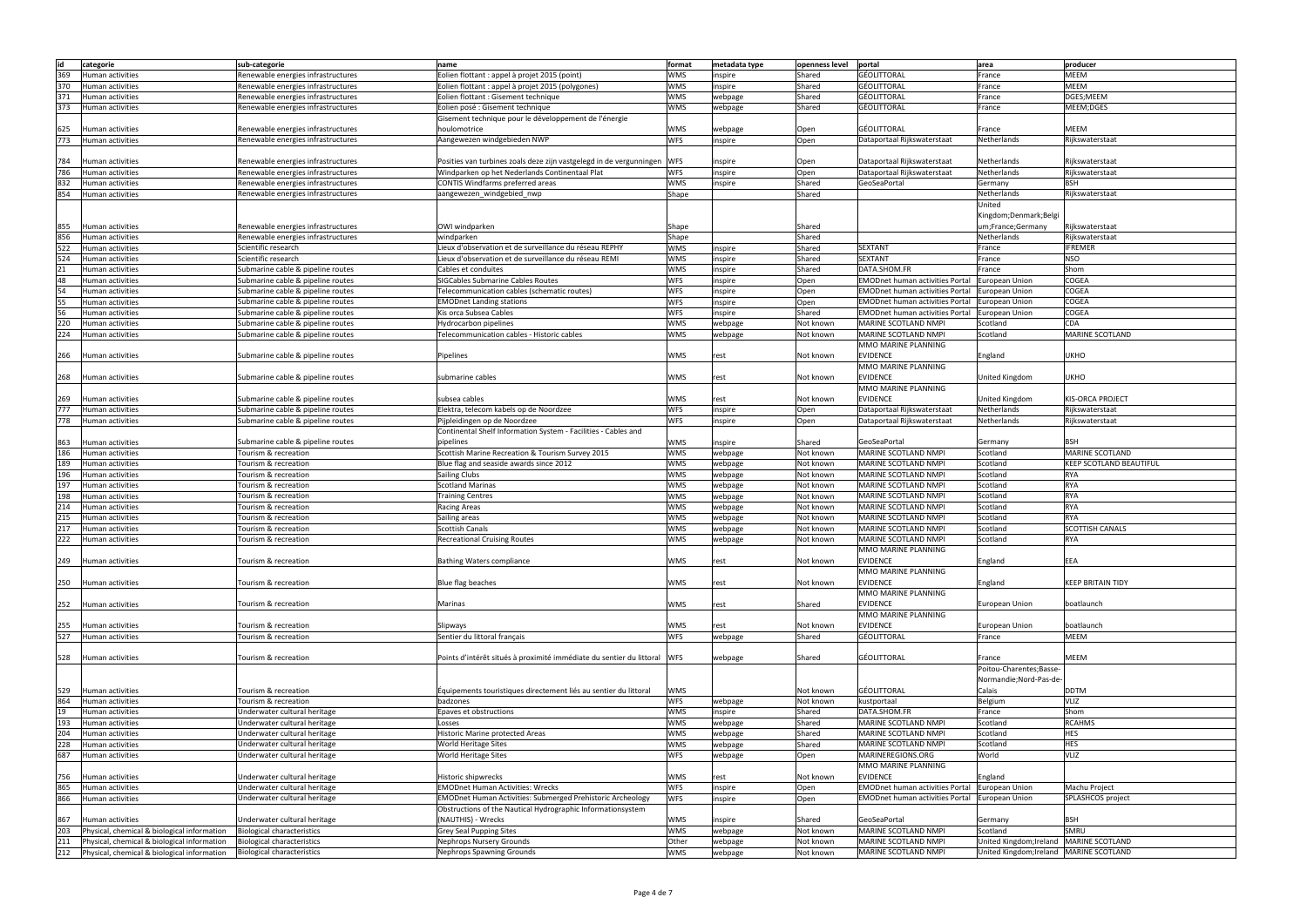| id  | categorie                                                                | sub-categorie                     | name                                                                   | format     | metadata type | openness level | portal                           | area                                       | producer                                      |
|-----|--------------------------------------------------------------------------|-----------------------------------|------------------------------------------------------------------------|------------|---------------|----------------|----------------------------------|--------------------------------------------|-----------------------------------------------|
|     |                                                                          |                                   |                                                                        |            |               |                | MMO MARINE PLANNING              | France;Ireland;United                      |                                               |
|     |                                                                          |                                   |                                                                        |            |               |                |                                  |                                            |                                               |
| 247 | Physical, chemical & biological information                              | <b>Biological characteristics</b> | Seal Density                                                           | SOAP       | rest          | Not known      | <b>EVIDENCE</b>                  | Kingdom; Wales; Other                      | <b>MARINE SCOTLAND</b>                        |
|     |                                                                          |                                   |                                                                        |            |               |                |                                  |                                            |                                               |
| 751 | Physical, chemical & biological information                              | <b>Biological characteristics</b> | Fine scale common/harbour seal (Phoca vitulina) at sea usage map   WMS |            | webpage       | Open           | MARINE SCOTLAND NMPI             | Orkney Islands; Scotland   MARINE SCOTLAND |                                               |
|     |                                                                          |                                   | Spiny Dogfish (Squalas acanthias) (Catch Per Unit Effort) (Priority    |            |               |                |                                  |                                            |                                               |
| 752 | Physical, chemical & biological information                              | <b>Biological characteristics</b> | Marine Feature)                                                        | <b>WMS</b> | webpage       | Open           | MARINE SCOTLAND NMPI             | Scotland                                   | Scottish Natural Heritage                     |
| 753 | Physical, chemical & biological information                              | <b>Biological characteristics</b> | Sandy Ray (Leucoraja circularis) (Priority Marine Feature)             | <b>WMS</b> |               |                | MARINE SCOTLAND NMPI             | Scotland                                   | Scottish Natural Heritage                     |
|     |                                                                          |                                   |                                                                        |            | webpage       | Open           |                                  |                                            |                                               |
| 754 | Physical, chemical & biological information                              | <b>Biological characteristics</b> | Wintering Water Birds Average (WeBS Count)                             | <b>WMS</b> | webpage       | Open           | MARINE SCOTLAND NMPI             | Scotland                                   | Scottish Natural Heritage                     |
|     |                                                                          |                                   | Marine strandings data 2013-2016 (cetaceans, seals, sharks,            |            |               |                |                                  |                                            |                                               |
| 755 | Physical, chemical & biological information                              | <b>Biological characteristics</b> | turtles) (time-aware)                                                  | <b>WMS</b> | webpage       | Open           | MARINE SCOTLAND NMPI             | Scotland                                   | Scottish Agricultural College                 |
| 768 | Physical, chemical & biological information                              | <b>Biological characteristics</b> | Benthos, density                                                       | <b>WMS</b> | inspire       | Shared         | GeoSeaPortal                     | Germany                                    | <b>BSH</b>                                    |
| 787 | Physical, chemical & biological information                              | <b>Biological characteristics</b> | Seabirds, density - WMS                                                | <b>WFS</b> | inspire       | Shared         | GeoSeaPortal                     | Germany                                    | FTZ;BSH                                       |
| 820 | Physical, chemical & biological information                              | <b>Biological characteristics</b> | MEP-NSW - Benthic Communities                                          | <b>WFS</b> | inspire       | Shared         | Marine Projects Data Portal      | Netherlands                                | Rijkswaterstaat; Deltares                     |
| 821 | Physical, chemical & biological information                              | <b>Biological characteristics</b> | MEP-NSW - Bivalves                                                     | <b>WFS</b> | inspire       | Shared         | Marine Projects Data Portal      | Netherlands                                | Rijkswaterstaat                               |
|     |                                                                          |                                   |                                                                        |            |               |                |                                  |                                            |                                               |
| 822 | Physical, chemical & biological information                              | <b>Biological characteristics</b> | MEP-NSW - Macrobenthos                                                 | <b>WFS</b> | inspire       | Shared         | Marine Projects Data Portal      | Netherlands                                | Rijkswaterstaat                               |
| 823 | Physical, chemical & biological information                              | <b>Biological characteristics</b> | MEP-NSW - Demersale Vis                                                | <b>WFS</b> | inspire       | Not known      | Marine Projects Data Portal      | Netherlands                                | <b>IMARES</b>                                 |
| 824 | Physical, chemical & biological information                              | <b>Biological characteristics</b> | ShWoZ - Sea Birds (BUWA)                                               | <b>WFS</b> | inspire       | Not known      | Marine Projects Data Portal      | Netherlands                                | Bureau Waardenburg Bv                         |
| 825 | Physical, chemical & biological information                              | <b>Biological characteristics</b> | MEP-NSW - DIDSON                                                       | <b>WFS</b> | inspire       | Not known      | Marine Projects Data Portal      | Netherlands                                | <b>IMARES</b>                                 |
| 826 | Physical, chemical & biological information                              | <b>Biological characteristics</b> | MEP-NSW - Gillnet                                                      | <b>WFS</b> | inspire       | Not known      | Marine Projects Data Portal      | Netherlands                                | <b>IMARES</b>                                 |
| 827 | Physical, chemical & biological information                              | <b>Biological characteristics</b> | MEP-NSW - Pelagische Vis                                               | <b>WFS</b> | inspire       | Not known      | Marine Projects Data Portal      | Netherlands                                | <b>IMARES</b>                                 |
|     |                                                                          |                                   |                                                                        |            |               |                |                                  | Bretagne; Haute-                           |                                               |
|     |                                                                          |                                   |                                                                        |            |               |                |                                  |                                            |                                               |
|     |                                                                          |                                   |                                                                        |            |               |                |                                  | Normandie;Basse-                           |                                               |
|     |                                                                          |                                   |                                                                        |            |               |                |                                  | Normandie;Picardie;Nor                     |                                               |
| 837 | Physical, chemical & biological information                              | <b>Biological characteristics</b> | Suivis-Production des oiseaux marins nicheurs - Sternes de Dougall WMS |            | inspire       | Shared         | <b>SEXTANT</b>                   | d-Pas-de-Calais                            | AFB                                           |
|     |                                                                          |                                   |                                                                        |            |               |                |                                  | Bretagne;Basse-                            |                                               |
|     |                                                                          |                                   |                                                                        |            |               |                |                                  | Normandie; Haute-                          |                                               |
|     |                                                                          |                                   |                                                                        |            |               |                |                                  | Normandie; Picardie; Nor                   |                                               |
|     |                                                                          |                                   | Suivis-Production des oiseaux marins nicheurs - Grand cormoran         |            |               |                |                                  |                                            |                                               |
| 838 | Physical, chemical & biological information                              | <b>Biological characteristics</b> |                                                                        | WMS        | inspire       | Shared         | <b>SEXTANT</b>                   | d-Pas-de-Calais                            | AFB                                           |
|     |                                                                          |                                   |                                                                        |            |               |                |                                  | Bretagne; Haute-                           |                                               |
|     |                                                                          |                                   |                                                                        |            |               |                |                                  | Normandie;Basse-                           |                                               |
|     |                                                                          |                                   |                                                                        |            |               |                |                                  | Normandie;Picardie;Nor                     |                                               |
| 839 | Physical, chemical & biological information                              | Biological characteristics        | Suivis-Production des oiseaux marins nicheurs - Cormoran huppé         | <b>WMS</b> | inspire       | Shared         | <b>SEXTANT</b>                   | d-Pas-de-Calais                            | AFB                                           |
|     |                                                                          |                                   |                                                                        |            |               |                |                                  | Bretagne; Basse-                           |                                               |
|     |                                                                          |                                   |                                                                        |            |               |                |                                  | Normandie; Haute-                          |                                               |
|     |                                                                          |                                   |                                                                        |            |               |                |                                  |                                            |                                               |
|     |                                                                          |                                   |                                                                        |            |               |                |                                  | Normandie;Picardie;Nor                     |                                               |
| 840 | Physical, chemical & biological information                              | Biological characteristics        | Suivis-Production des oiseaux marins nicheurs - Goéland marin          | <b>WMS</b> | inspire       | Shared         | <b>SEXTANT</b>                   | d-Pas-de-Calais                            | AFB                                           |
|     |                                                                          |                                   |                                                                        |            |               |                |                                  | Bretagne;Basse-                            |                                               |
|     |                                                                          |                                   |                                                                        |            |               |                |                                  | Normandie; Haute-                          |                                               |
|     |                                                                          |                                   |                                                                        |            |               |                |                                  | Normandie;Picardie;Nor                     |                                               |
| 841 | Physical, chemical & biological information                              | <b>Biological characteristics</b> | Suivis-Production des oiseaux marins nicheurs - Goéland argenté        | <b>WMS</b> | inspire       | Shared         | <b>SEXTANT</b>                   | d-Pas-de-Calais                            | <b>AFB</b>                                    |
|     |                                                                          |                                   |                                                                        |            |               |                |                                  | Bretagne; Haute-                           |                                               |
|     |                                                                          |                                   |                                                                        |            |               |                |                                  | Normandie;Basse-                           |                                               |
|     |                                                                          |                                   |                                                                        |            |               |                |                                  | Normandie;Picardie;Nor                     |                                               |
|     |                                                                          |                                   |                                                                        |            |               |                |                                  |                                            |                                               |
| 842 | Physical, chemical & biological information   Biological characteristics |                                   | Suivis-Production des oiseaux marins nicheurs - Sterne pierregarin WMS |            | inspire       | Shared         | <b>SEXTANT</b>                   | d-Pas-de-Calais                            | AFB                                           |
|     |                                                                          |                                   |                                                                        |            |               |                |                                  | Bretagne;Basse-                            |                                               |
|     |                                                                          |                                   |                                                                        |            |               |                |                                  | Normandie; Haute-                          |                                               |
|     |                                                                          |                                   |                                                                        |            |               |                |                                  | Normandie;Picardie;Nor                     |                                               |
| 843 | Physical, chemical & biological information                              | <b>Biological characteristics</b> | Suivis-Production des oiseaux marins nicheurs - Sternes naine          | <b>WMS</b> | inspire       | Shared         | <b>SEXTANT</b>                   | d-Pas-de-Calais                            | <b>AFB</b>                                    |
|     |                                                                          |                                   |                                                                        |            |               |                |                                  | Bretagne; Haute-                           |                                               |
|     |                                                                          |                                   |                                                                        |            |               |                |                                  | Normandie;Basse-                           |                                               |
|     |                                                                          |                                   |                                                                        |            |               |                |                                  |                                            |                                               |
|     |                                                                          |                                   |                                                                        |            |               |                |                                  | Normandie;Picardie;Nor                     |                                               |
| 844 | Physical, chemical & biological information   Biological characteristics |                                   | Suivis-Production des oiseaux marins nicheurs - Sterne caugek          | WMS        | inspire       | Shared         | <b>SEXTANT</b>                   | d-Pas-de-Calais                            | AFB                                           |
|     |                                                                          |                                   |                                                                        |            |               |                |                                  | Bretagne; Haute-                           |                                               |
|     |                                                                          |                                   |                                                                        |            |               |                |                                  | Normandie;Basse-                           |                                               |
|     |                                                                          |                                   |                                                                        |            |               |                |                                  | Normandie; Picardie; Nor                   |                                               |
| 845 | Physical, chemical & biological information                              | Biological characteristics        | Suivis-Production des oiseaux marins nicheurs - Mouette tridactyle WMS |            | inspire       | Shared         | <b>SEXTANT</b>                   | d-Pas-de-Calais                            | <b>AFB</b>                                    |
|     |                                                                          |                                   |                                                                        |            |               |                |                                  | Bretagne; Basse-                           |                                               |
|     |                                                                          |                                   |                                                                        |            |               |                |                                  |                                            |                                               |
|     |                                                                          |                                   |                                                                        |            |               |                |                                  | Normandie; Haute-                          |                                               |
|     |                                                                          |                                   |                                                                        |            |               |                |                                  | Normandie;Picardie;Nor                     |                                               |
| 846 | Physical, chemical & biological information                              | <b>Biological characteristics</b> | Suivis-Production des oiseaux marins nicheurs - Petrel-Fulmar          | WMS        | inspire       | Shared         | <b>SEXTANT</b>                   | d-Pas-de-Calais                            | <b>AFB</b>                                    |
| 849 | Physical, chemical & biological information                              | <b>Biological characteristics</b> | Schweinswale, Dichte 6 x 10 - WMS                                      | WMS        | inspire       | Shared         | GeoSeaPortal                     | Germany                                    | <b>BSH</b>                                    |
| 15  | Physical, chemical & biological information                              | Physical characteristics          | Pression en surface                                                    | WMS        | inspire       | Open           | DATA.SHOM.FR                     | France                                     | Shom                                          |
| 18  | Physical, chemical & biological information                              | Physical characteristics          | Vitesse et direction du vent                                           | <b>WMS</b> | inspire       | Open           | DATA.SHOM.FR                     | France                                     | Shom                                          |
| 20  | Physical, chemical & biological information                              | Physical characteristics          | Carte sédimentaire mondiale                                            | <b>WMS</b> | inspire       | Not known      | DATA.SHOM.FR                     | World                                      | Shom                                          |
| 23  | Physical, chemical & biological information                              | Physical characteristics          | Trait de côte Histolitt                                                | <b>WMS</b> |               | Open           | DATA.SHOM.FR                     | France                                     | Shom                                          |
|     |                                                                          |                                   |                                                                        |            | inspire       |                |                                  |                                            |                                               |
| 33  | Physical, chemical & biological information                              | Physical characteristics          | <b>EMODnet Digital Bathymetry (DTM)</b>                                | <b>WMS</b> | inspire       | Shared         | <b>Emodnet bathymetry Portal</b> | <b>European Union</b>                      | <b>EMODNET BATHYMETRY</b>                     |
| 34  | Physical, chemical & biological information                              | Physical characteristics          | emodnet bathymetry source references                                   | <b>WFS</b> | inspire       | Not known      | <b>Emodnet bathymetry Portal</b> | <b>European Union</b>                      | <b>EMODNET BATHYMETRY</b>                     |
| 561 | Physical, chemical & biological information                              | Physical characteristics          | Nature du trait de côte                                                | <b>WMS</b> | inspire       | Open           | GÉOLITTORAL                      | France                                     | <b>MEEM</b>                                   |
| 595 | Physical, chemical & biological information                              | Physical characteristics          | salinité eau de mer                                                    | <b>WMS</b> | inspire       | Open           | DATA.SHOM.FR                     | France                                     | Shom                                          |
| 596 | Physical, chemical & biological information                              | Physical characteristics          | température eau de mer                                                 | <b>WMS</b> | inspire       | Open           | DATA.SHOM.FR                     | France                                     | Shom                                          |
|     |                                                                          |                                   |                                                                        |            |               |                |                                  |                                            | Federal Institute for Geosciences and Natural |
| 604 | Physical, chemical & biological information                              | Physical characteristics          | Sea-floor geology lithology                                            | WMS        |               | Shared         | <b>Emodnet Geology</b>           | World                                      | Ressources                                    |
|     |                                                                          |                                   |                                                                        |            | inspire       |                |                                  |                                            |                                               |
| 764 | Physical, chemical & biological information                              | Physical characteristics          | Subsurface Sediments                                                   | WMS        | inspire       | Shared         | GeoSeaPortal                     | Germany                                    | <b>BSH</b>                                    |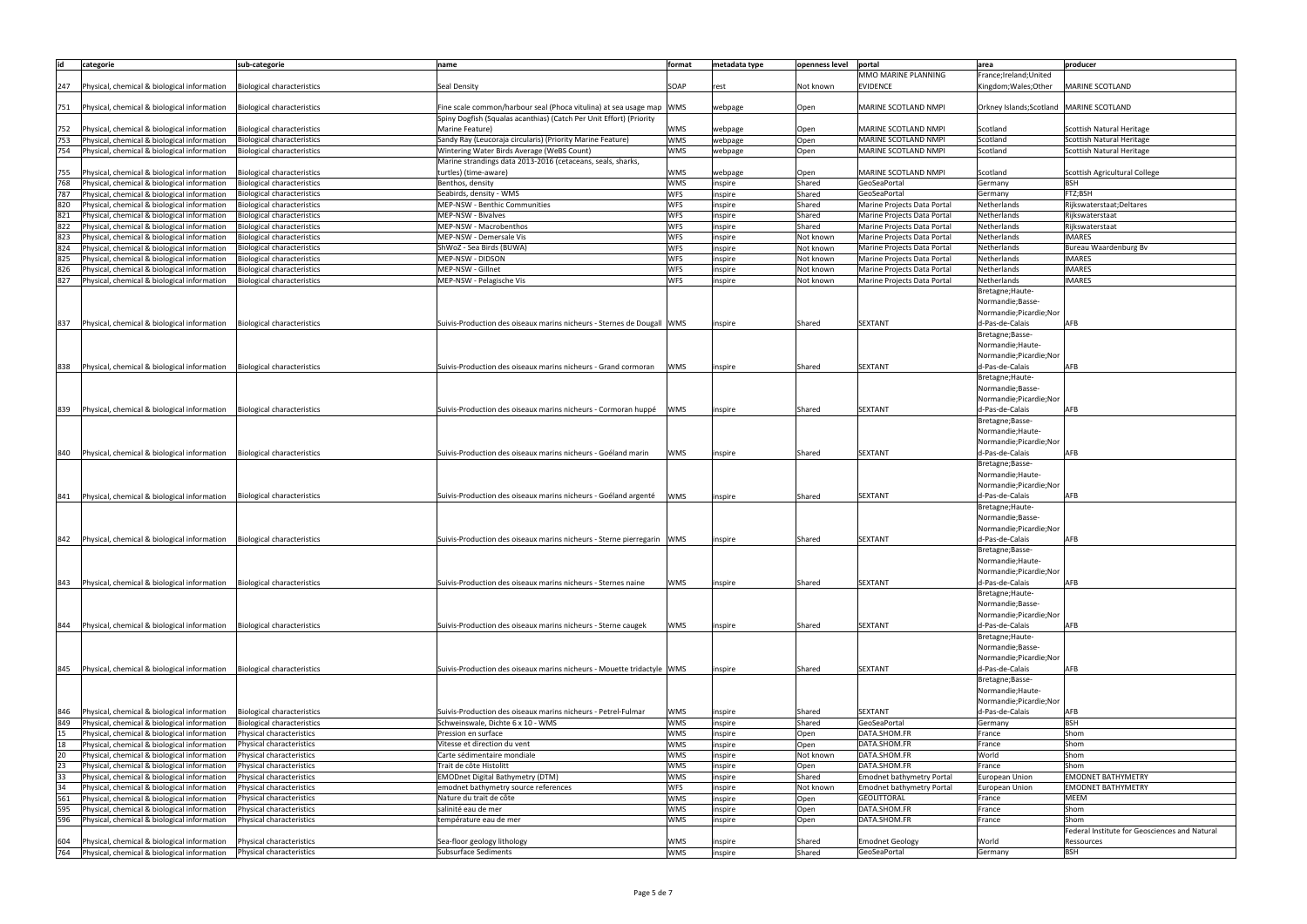| id  | categorie                                   | sub-categorie            | name                                                                   | format     | metadata type | openness level | portal                                | area                      | producer                                    |
|-----|---------------------------------------------|--------------------------|------------------------------------------------------------------------|------------|---------------|----------------|---------------------------------------|---------------------------|---------------------------------------------|
|     |                                             |                          |                                                                        |            |               |                |                                       |                           |                                             |
| 765 | Physical, chemical & biological information | Physical characteristics | Geotechnical Soils                                                     | <b>WMS</b> | inspire       | Shared         | GeoSeaPortal                          | Germany                   | <b>BSH</b>                                  |
| 766 | Physical, chemical & biological information | Physical characteristics | <b>Additional Information</b>                                          | <b>WMS</b> | inspire       | Shared         | GeoSeaPortal                          | Germany                   | BSH                                         |
| 767 | Physical, chemical & biological information | Physical characteristics | Meeresboden DGM                                                        | <b>WMS</b> | inspire       | Shared         | GeoSeaPortal                          | Germany                   | BSH                                         |
| 769 | Physical, chemical & biological information | Physical characteristics | Sea Surface Temperature - Remote Sensing                               | <b>WMS</b> | inspire       | Shared         | GeoSeaPortal                          | Germany                   | <b>BSH</b>                                  |
| 788 | Physical, chemical & biological information | Physical characteristics | Shelf Geo Explorer - Seabed Sediments 1 : 10.000 - WMS                 | <b>WMS</b> | inspire       | Shared         | GeoSeaPortal                          | Germany                   | <b>BSH</b>                                  |
| 795 |                                             | Physical characteristics |                                                                        | <b>WMS</b> |               |                |                                       |                           | <b>BSH</b>                                  |
|     | Physical, chemical & biological information |                          | Marine Environmental Network of BSH - WMS                              |            | inspire       | Shared         | GeoSeaPortal                          | Germany                   |                                             |
| 796 | Physical, chemical & biological information | Physical characteristics | AufMod Sediment Parameters - WMS (EN)                                  | <b>WMS</b> | inspire       | Shared         | GeoSeaPortal                          | Germany                   | <b>BSH</b>                                  |
| 797 | Physical, chemical & biological information | Physical characteristics | AufMod Bathymetries - WMS (EN)                                         | <b>WMS</b> | inspire       | Shared         | GeoSeaPortal                          | Germany                   | <b>BSH</b>                                  |
| 798 | Physical, chemical & biological information | Physical characteristics | AufMod Morphodynamics - WMS (EN)                                       | <b>WMS</b> | inspire       | Shared         | GeoSeaPortal                          | Germany                   | <b>BSH</b>                                  |
|     |                                             |                          |                                                                        |            |               |                |                                       |                           |                                             |
| 808 | Physical, chemical & biological information | Physical characteristics | Havbundssediment 250.000                                               | <b>WMS</b> | webpage       | Shared         | GEUS Well Database; kort.msdi.dk      | Denmark                   | <b>GEUS</b>                                 |
| 819 | Physical, chemical & biological information | Physical characteristics | Hoogtegegevens kust 2015 (2m grid)                                     | <b>WMS</b> | inspire       | Open           | Nationaal Georegister                 | Netherlands               | Rijkswaterstaat                             |
|     |                                             |                          |                                                                        |            |               |                |                                       |                           |                                             |
| 869 | Physical, chemical & biological information | Physical characteristics | World Bathymetry (DLR - EOC)                                           | <b>WMS</b> |               | Not known      |                                       | World                     | eoc - NASA                                  |
| 870 | Physical, chemical & biological information | Physical characteristics | Raster Marine                                                          | <b>WMS</b> | inspire       | Not known      | DATA.SHOM.FR                          | World                     | Shom                                        |
| 871 | Physical, chemical & biological information | Physical characteristics | Satellite Imagery (Blue Marble)                                        | <b>WMS</b> | webpage       | Not known      |                                       | World                     | eoc - NASA                                  |
| 872 | Physical, chemical & biological information | Physical characteristics | World Bathymetry (GEBCO)                                               | <b>WMS</b> | webpage       | Shared         |                                       | World                     | gebco                                       |
| 884 | Physical, chemical & biological information | Physical characteristics | EMODnet Bathymetry - Mean depth in multi colour                        | <b>WFS</b> | inspire       | Shared         | <b>Emodnet bathymetry Portal</b>      |                           | Shom                                        |
| 285 | Physical, chemical & biological information | Pressures                | Environmental Monitoring of Radioactive Substances in Biota            | <b>WFS</b> | inspire       | Shared         | <b>ODIMS (OSPAR DATA PORTAL)</b>      | <b>European Union</b>     | <b>OSPAR COMMISSION</b>                     |
|     |                                             |                          |                                                                        |            |               |                |                                       |                           |                                             |
|     |                                             |                          |                                                                        |            |               |                |                                       |                           |                                             |
| 286 | Physical, chemical & biological information | Pressures                | Environmental Monitoring of Radioactive Substances in Seawater         | <b>WFS</b> | inspire       | Shared         | ODIMS (OSPAR DATA PORTAL)             | European Union            | <b>OSPAR COMMISSION</b>                     |
| 288 | Physical, chemical & biological information | Pressures                | <b>OSPAR Marine Contaminants - Biota</b>                               | <b>WFS</b> | inspire       | Shared         | ODIMS (OSPAR DATA PORTAL)             | <b>European Union</b>     | <b>OSPAR COMMISSION</b>                     |
| 289 | Physical, chemical & biological information | Pressures                | <b>OSPAR Marine Contaminants - Sediments</b>                           | <b>WFS</b> | inspire       | Shared         | ODIMS (OSPAR DATA PORTAL)             | <b>European Union</b>     | <b>OSPAR COMMISSION</b>                     |
| 290 | Physical, chemical & biological information | Pressures                | <b>OSPAR Marine Contaminants - Water</b>                               | <b>WFS</b> | inspire       | Shared         | <b>ODIMS (OSPAR DATA PORTAL)</b>      | European Union            | <b>OSPAR COMMISSION</b>                     |
|     |                                             |                          |                                                                        |            |               |                |                                       |                           |                                             |
| 376 | Physical, chemical & biological information | Pressures                | Sites d'immersion des sédiments de dragages portuaires 2005-2015 WMS   |            | inspire       | Shared         | <b>GÉOLITTORAL</b>                    | France                    | MEEM; DEB; DGITM                            |
| 828 | Physical, chemical & biological information | Pressures                | <b>Water Pollution Database</b>                                        | <b>WMS</b> | inspire       | Shared         | GeoSeaPortal                          | Germany                   | <b>BSH</b>                                  |
| 835 |                                             |                          |                                                                        |            |               | Shared         | GeoSeaPortal                          | Germany                   | <b>BSH</b>                                  |
|     | Physical, chemical & biological information | Pressures                | <b>CONTIS Dumping Grounds</b>                                          | <b>WMS</b> | inspire       |                |                                       |                           |                                             |
|     |                                             |                          |                                                                        |            |               |                |                                       | Bretagne; Haute-          |                                             |
|     |                                             |                          |                                                                        |            |               |                |                                       | Normandie;Basse-          |                                             |
|     |                                             |                          | Niveaux de présence de contaminants chimiques dans le biote en         |            |               |                |                                       | Normandie; Picardie; Nor  |                                             |
| 847 | Physical, chemical & biological information | Pressures                | Manche et mer du Nord                                                  | <b>WMS</b> | inspire       | Shared         | <b>SEXTANT</b>                        | d-Pas-de-Calais           | IFREMER                                     |
| 848 | Physical, chemical & biological information | Pressures                | Statut d'eutrophisation des zones OSPAR 2007 sur la métropole          | <b>WMS</b> | inspire       | Shared         | <b>SEXTANT</b>                        | France                    | <b>IFREMER</b>                              |
|     |                                             |                          |                                                                        |            |               |                |                                       |                           |                                             |
|     |                                             |                          |                                                                        |            |               |                |                                       | France;Spain;Italy;Malta; |                                             |
| 59  | Physical, chemical & biological information | Types of habitat         | Modelled Spatial Distributions of Coralligenous Habitats               | <b>WMS</b> | inspire       | Open           | <b>Emodnet Seabed Habitats Portal</b> | Other                     | VLIZ; MEDISEH                               |
| 62  | Physical, chemical & biological information | Types of habitat         | EUSeaMap2 (2016) Broad-Scale Predictive Habitat Map                    | <b>WMS</b> | inspire       | Open           | <b>Emodnet Seabed Habitats Portal</b> | European Union            | <b>EMODNET SEABED HABITATS</b>              |
| 611 | Physical, chemical & biological information | Types of habitat         | EUSeaMap 2016 Habitat Descriptors - Substrate                          | <b>WMS</b> | inspire       | Not known      | <b>Emodnet Seabed Habitats Portal</b> | European Union            | <b>EMODNET SEABED HABITATS</b>              |
|     |                                             |                          | EUSeaMap 2016 Habitat Descriptors - Biological zones - highly          |            |               |                |                                       |                           |                                             |
| 612 | Physical, chemical & biological information | Types of habitat         | simplified                                                             | <b>WMS</b> | inspire       | Not known      | <b>Emodnet Seabed Habitats Portal</b> | European Union            | <b>EMODNET SEABED HABITATS</b>              |
| 673 | Physical, chemical & biological information | Types of habitat         | Broad-Scale Predictive Habitat Map - Confidence                        | <b>WMS</b> | inspire       | Not known      | <b>Emodnet Seabed Habitats Portal</b> | <b>European Union</b>     | <b>EMODNET SEABED HABITATS</b>              |
|     |                                             |                          |                                                                        |            |               |                |                                       |                           |                                             |
| 560 | Spatial policy                              | Land use                 | Mode d'occupation du sol sur le littoral (LittoMos)                    | <b>WMS</b> | inspire       | Shared         | GÉOLITTORAL                           | France                    | <b>MEEM</b>                                 |
| 578 | Spatial policy                              | Land use                 | Corine Land Cover 2012                                                 | <b>WMS</b> | inspire       | Shared         | Geoportail                            | France                    | <b>MEEM</b>                                 |
| 91  | Spatial policy                              | Spatial policy           | DCSMM - Sous régions marines                                           | <b>WFS</b> | inspire       | Open           | SEXTANT; EEA Discomap                 | France                    | AFB                                         |
| 92  | Spatial policy                              | Spatial policy           | DCSMM - Sous régions marines (subdivisées)                             | <b>WFS</b> | inspire       | Open           | <b>SEXTANT; EEA Discomap</b>          | France                    | AFB                                         |
| 207 | Spatial policy                              | Spatial policy           | Local Coastal Partnerships                                             | <b>WMS</b> | webpage       | Not known      | MARINE SCOTLAND NMPI                  | Scotland                  | MARINE SCOTLAND                             |
| 218 | Spatial policy                              | Spatial policy           | Scottish Marine regions                                                | WMS        | webpage       | Open           | MARINE SCOTLAND NMPI                  | Scotland                  | MARINE SCOTLAND                             |
|     |                                             |                          |                                                                        |            |               |                | MMO MARINE PLANNING                   |                           |                                             |
|     |                                             |                          |                                                                        |            |               |                |                                       |                           |                                             |
| 258 | Spatial policy                              | Spatial policy           | Coastal typologies                                                     | SOAP       | rest          | Not known      | <b>EVIDENCE</b>                       | England                   | MMO                                         |
|     |                                             |                          |                                                                        |            |               |                | OSPAR data and information            |                           |                                             |
| 530 | Spatial policy                              | Spatial policy           | Régions Ospar                                                          | <b>WFS</b> | webpage       | Open           | system                                | World; European Union     | <b>OSPAR COMMISSION</b>                     |
| 570 | Spatial policy                              | Spatial policy           | Périmètre des SAGE en métropôle                                        | <b>WFS</b> | inspire       | Open           | SANDRE                                | France                    | Sandre: Office International de l'eau       |
|     |                                             |                          | Zones de gestion concernant la pêche en mer dans la partie belge       |            |               |                |                                       |                           |                                             |
| 759 | Spatial policy                              | Spatial policy           | du mer du Nord                                                         | <b>WMS</b> | inspire       | Open           | marineatlas.be                        | Belgium                   | <b>RBINS</b>                                |
|     |                                             |                          | Zones de déversement de boues de dragage dans la partie belge du       |            |               |                |                                       |                           |                                             |
|     | 761 Spatial policy                          | Spatial policy           | mer du Nord                                                            | <b>WFS</b> | inspire       | Open           | marineatlas.be                        | Belgium                   | <b>RBINS</b>                                |
|     |                                             |                          | Zones concernant l'energie, les câbles et les pipelines dans la partie |            |               |                |                                       |                           |                                             |
|     |                                             |                          |                                                                        |            |               |                |                                       |                           |                                             |
| 763 | Spatial policy                              | Spatial policy           | belge du mer du Nord - EMR                                             | <b>WFS</b> | inspire       | Open           | marineatlas.be                        | Belgium                   | <b>RBINS</b>                                |
| 770 | Spatial policy                              | Spatial policy           | Drone no-fly zones                                                     | <b>WFS</b> | inspire       | Open           | Nationaal Georegister                 | Netherlands               | Ministerie van Infrastructuur en Waterstaat |
| 774 | Spatial policy                              | Spatial policy           | Aanloopgebieden nautisch beheerder                                     | <b>WFS</b> | inspire       | Open           | Dataportaal Rijkswaterstaat           | Netherlands               | Rijkswaterstaat                             |
|     |                                             |                          | Zones de protection de la nature dans la partie belge du mer du        |            |               |                |                                       |                           |                                             |
| 812 | Spatial policy                              | Spatial policy           | Nord                                                                   | <b>WFS</b> | inspire       | Open           | marineatlas.be                        | Belgium                   | <b>RBINS</b>                                |
|     |                                             |                          | Zones concernant la navigation et le développement portuaire dans      |            |               |                |                                       |                           |                                             |
| 813 | Spatial policy                              | Spatial policy           | la partie belge du mer du Nord                                         | <b>WFS</b> | inspire       | Open           | marineatlas.be                        | Belgium                   | <b>RBINS</b>                                |
|     |                                             |                          | Zones concernant l'aquaculture marine dans la partie belge du mer      |            |               |                |                                       |                           |                                             |
|     |                                             |                          |                                                                        |            |               |                |                                       |                           |                                             |
| 814 | Spatial policy                              | Spatial policy           | du Nord                                                                | <b>WFS</b> | inspire       | Open           | marineatlas.be                        | Belgium                   | <b>RBINS</b>                                |
|     |                                             |                          | Zones d'extraction de sable et de gravier dans la partie belge du      |            |               |                |                                       |                           |                                             |
| 815 | Spatial policy                              | Spatial policy           | mer du Nord                                                            | <b>WFS</b> | inspire       | Open           | marineatlas.be                        | Belgium                   | <b>RBINS</b>                                |
|     |                                             |                          | Zone pour essai de nouvelles méthodes de protection contre la mer      |            |               |                |                                       |                           |                                             |
| 816 | Spatial policy                              | Spatial policy           | en mer du Nord belge                                                   | <b>WFS</b> | inspire       | Open           | marineatlas.be                        | Belgium                   | <b>RBINS</b>                                |
|     |                                             |                          | Zones concernant l'usage militaire et dépôts de munitions dans la      |            |               |                |                                       |                           |                                             |
| 817 | Spatial policy                              | Spatial policy           | partie belge du mer du Nord                                            | <b>WFS</b> | inspire       | Open           | marineatlas.be                        | Belgium                   | <b>RBINS</b>                                |
|     |                                             |                          |                                                                        | <b>WMS</b> |               |                |                                       |                           |                                             |
| 829 | Spatial policy                              | Spatial policy           | Flächenentwicklungsplan - Clusters                                     |            | inspire       | Shared         | GeoSeaPortal                          | Germany                   | <b>BSH</b>                                  |
| 889 | Spatial policy                              | Spatial policy           | <b>MSFD Atlantic Marine subregions</b>                                 | WMS        | rest          | Not known      |                                       | <b>European Union</b>     | EEA                                         |